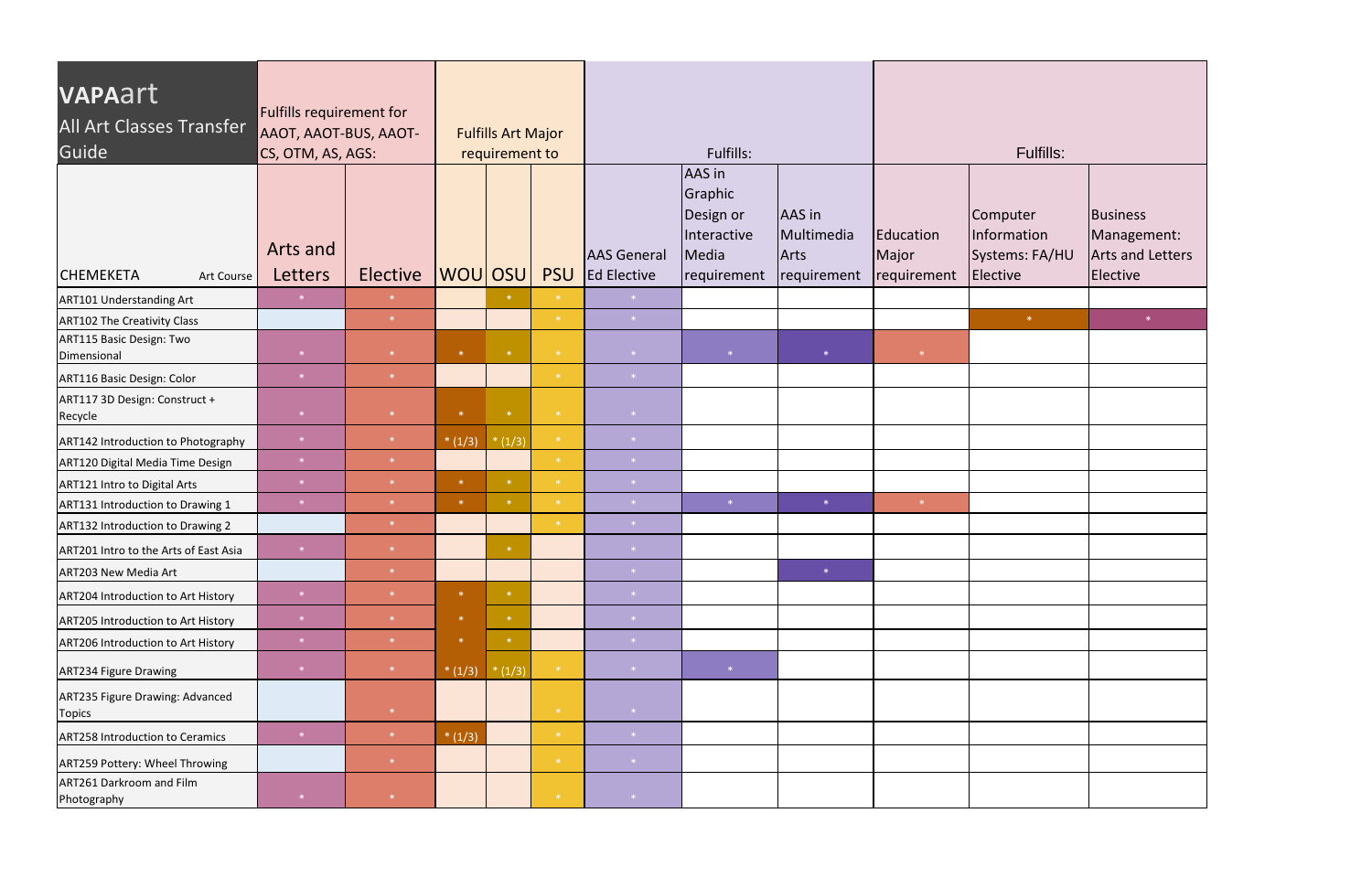| ART281 Painting 1                 |  |  |  |  |  |  |
|-----------------------------------|--|--|--|--|--|--|
| <b>ART281B Painting 2</b>         |  |  |  |  |  |  |
| <b>ART291 Beginning Sculpture</b> |  |  |  |  |  |  |
| ART292 Sculpture: The Figure      |  |  |  |  |  |  |